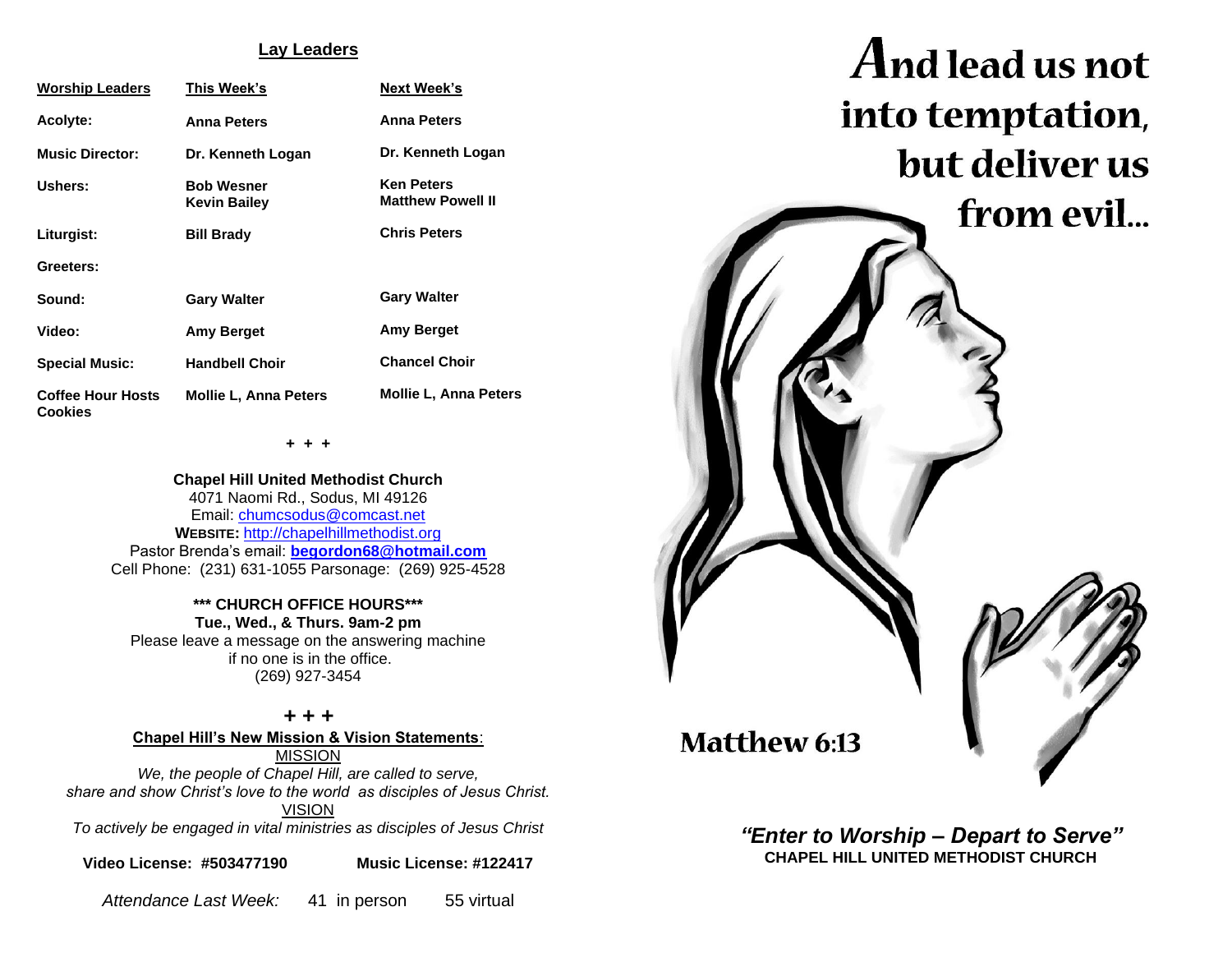# **FAMILY CARES & CONCERNS**

# *WEEKLY PRAYER LIST***:**

Family & Friends of Eugene Akright; Family & Friends of Chuck Hires; Family & Friends of Alvin Tomoske; John Harris; Calvin Prillwitz; Al Corzine; The people of Ukraine; Lily Mullen; Nathan Lambrecht; Rick Trosper (friend of Pastor's family); Doris Moore; Pam VanLue; Gary & Judy Walter; Hands Up Ministry.

# *KEEP IN OUR PRAYERS***:**

Elva & Vern Fisher; Ruth Shuler; Esther Peters; Myron & Maudy Williams; Robert Dunbar; Jim & Gloria Dibbet; Michelle Dibbet; Louise Grosse; Lance Rogalski (related to Gini Skibbe and Delores Rogalski); Elizabeth Sapp; Liz Burkhard; Betty Arnt; Don & Norma Goldner; Ed McKenzie; Graydon Pope; Beth & Mike DeCoursey; Isaac Weir; Bill Teichman; Charlie Cantrell and Family; Dave & Sharon Henderson; Bonnie Saurbier; Sandy Young; Jean Rakauski; Mary Betz; COVID 19; United States Military and their families; The United Methodist Church; Our Government; victims of violence; individuals and families of those with addictions; people with special needs and those with mental health issues and their families.

## **FOR PRAYER CHAIN REQUESTS: PLEASE CONTACT THE OFFICE DURING OFFICE HOURS, OR PASTOR BRENDA AT THE PARSONAGE.**

**+ + +**

**General Conference Prayer Time**

Focus: the most loving outcome that is within God's plan. Note: The General Conference has been postponed until 2024.

# **RECEIVING TITHES**

We appreciate your gifts in the offering plate as they are passed, by mail, or online.

# **VOLUNTEER OPPORTUNITIES** –

**Liturgist,** sign-up sheet available outside the sanctuary. See Pastor Brenda with questions.

**Coffee Hour**, sign-up sheet available outside the sanctuary. If you would like to provide goodies for the Coffee Hour and not wish to host, Mollie & Anna will host for you.

**Greeters**, sign-up sheet available outside the sanctuary. Two persons needed, at least one at each door.

**Sound Person:** We need people to run the sound equipment during worship services. If we get two or more people, you will only need to commit to 1-2 Sundays a month. See Pastor Brenda or Gary Walter.

# *We are so HAPPY you are attending worship service today! Please sign the Friendship Book found in the pews.*

*5th Sunday in Lent* April 3, 2022 All of Us Ministers Pastor Brenda Gordon

|                                             | $+ + +$                                                                      |                                |
|---------------------------------------------|------------------------------------------------------------------------------|--------------------------------|
| Welcome & Announcements                     | <b>Bill Brady</b>                                                            |                                |
|                                             | *Prelude & Bringing in the Light<br>"Hiding in Thee" Ira Sankey              | Kenneth Logan                  |
| *Opening Hymn                               | "You Are My Hiding Place"                                                    | <b>TFWS 2055</b>               |
| Sharing Our Joys & Concerns<br>Prayer       |                                                                              | Pastor Brenda                  |
|                                             | The Lord's Prayer                                                            | In unison                      |
| <b>Special Music</b>                        | "More Love Devine" Kenneth Logan                                             | <b>Handbell Choir</b>          |
| Scripture                                   | James 1:13-15                                                                | <b>Bill Brady</b>              |
| Hymn                                        | "Cares Chorus"                                                               | <b>TFWS 2215</b>               |
| Sermon                                      | "Delivered from Evil"                                                        | Pastor Brenda                  |
| Tithes & Offering<br>Offertory<br>*Doxology | "A Mighty Fortress Is Our God" Johann Gottfried Walther<br>*Offertory Prayer | Kenneth Logan<br><b>UMH 95</b> |
| *Hymn                                       | "Go to Dark Gethsemane" vs 1-3                                               | <b>UMH 290</b>                 |
| *Benediction                                |                                                                              | Pastor Brenda                  |
| Postlude                                    | "Our Father in the Heavenly Kingdom" Gerald Near                             | Kenneth Logan                  |

+ + +

\*Please stand if comfortably able.

UMH=United Methodist Hymnal (Blue); TFWS=The Faith We Sing (Black). Worship & Song (On Screen); HFG= Hymns for the Family of God (Brown)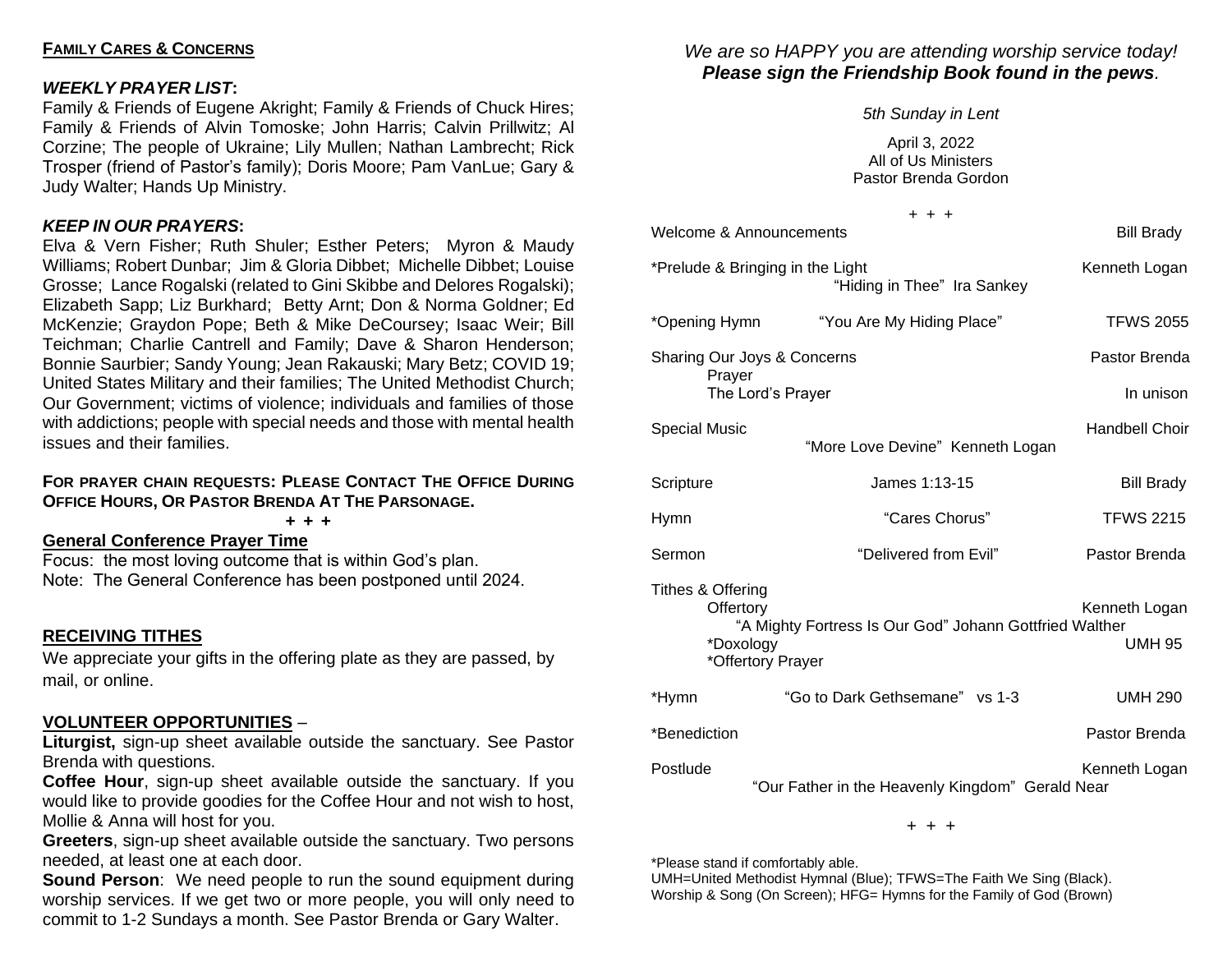# **LENTEN SERVICES SCHEDULE**

| Sun, Apr 3                                                      | $6:00$ pm                                | Arden UMC<br>6891 US Hwy 31, Berrien Springs<br>Preacher: Brenda Gordon                       |  |  |
|-----------------------------------------------------------------|------------------------------------------|-----------------------------------------------------------------------------------------------|--|--|
| To view on-line: (Facebook) Arden UMC                           |                                          |                                                                                               |  |  |
| Sun, Apr 10                                                     | $6:00 \text{ pm}$                        | Hinchman UMC<br>8154 Church St, Berrien Springs<br>Preacher: Brad Heiple                      |  |  |
| To view on-line: (Facebook) Hinchman United Methodist Church    |                                          |                                                                                               |  |  |
| Thu, Apr 14                                                     | 6:00 pm<br>$7:00 \text{ pm}$             | Scottdale UMC (Dinner)<br>(Maundy Thursday Service)<br><b>With Communion</b><br>All Preachers |  |  |
| To view on-line: (Facebook) Scottdale United Methodist Church   |                                          |                                                                                               |  |  |
| Fri, Apr 15                                                     | $6:00 \text{ pm}$                        | Chapel Hill UMC<br>(Good Friday Service)<br><b>All Preachers</b>                              |  |  |
| To view on-line: (Facebook) Chapel Hill United Methodist Church |                                          |                                                                                               |  |  |
| Sun, Apr 17                                                     | 8:30 am                                  | Chapel Hill UMC<br>Son Rise Service                                                           |  |  |
|                                                                 | 10:30 am<br>(Breakfast between Services) | <b>Worship Service</b>                                                                        |  |  |

# **CRAFT SHOW**

**Do you have an interest in being part of the steering committee for Chapel Hill Arts & Crafts Show?**

We are looking for new volunteers to be part of our committee to help plan and run the show. You would need to be able to attend our meetings (February thru October), fulfill the tasks you are assigned to and help with the day of the show beyond the usual volunteer positions.

Please contact us through the Craft Show email: [chapelhill.craftshow@gmail.com](mailto:chapelhill.craftshow@gmail.com)